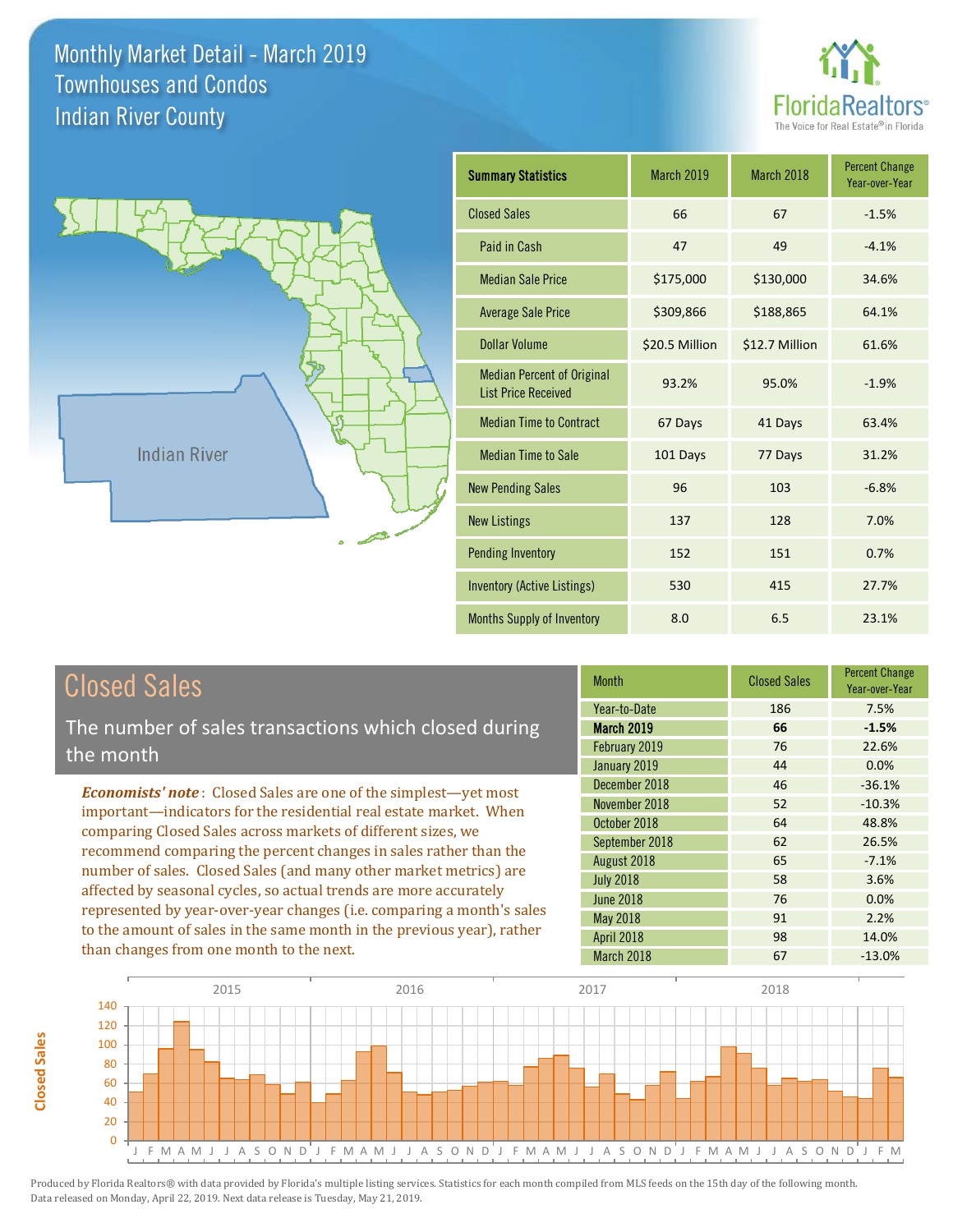this statistic should be interpreted with care.



64 -3.0%

| <b>Cash Sales</b>                                                              | <b>Month</b>      | <b>Cash Sales</b> | <b>Percent Change</b><br>Year-over-Year |
|--------------------------------------------------------------------------------|-------------------|-------------------|-----------------------------------------|
|                                                                                | Year-to-Date      | 135               | 0.0%                                    |
| The number of Closed Sales during the month in which                           | <b>March 2019</b> | 47                | $-4.1%$                                 |
| buyers exclusively paid in cash                                                | February 2019     | 57                | 26.7%                                   |
|                                                                                | January 2019      | 31                | $-24.4%$                                |
|                                                                                | December 2018     | 31                | $-41.5%$                                |
|                                                                                | November 2018     | 36                | 9.1%                                    |
| <b>Economists' note:</b> Cash Sales can be a useful indicator of the extent to | October 2018      | 33                | 17.9%                                   |
| which investors are participating in the market. Why? Investors are            | September 2018    | 36                | $-2.7%$                                 |
| far more likely to have the funds to purchase a home available up front,       | August 2018       | 38                | $-32.1%$                                |
| whereas the typical homebuyer requires a mortgage or some other                | <b>July 2018</b>  | 43                | 4.9%                                    |
| form of financing. There are, of course, many possible exceptions, so          | <b>June 2018</b>  | 56                | 0.0%                                    |

J F M A M J J A S O N D J F M A M J J A S O N D J F M A M J J A S O N D J F M A M J J A S O N D J F M 0 20 40 60 80 100 120 2015 2016 2017 2018

## Cash Sales as a Percentage of Closed Sales

The percentage of Closed Sales during the month which were Cash Sales

*Economists' note* : This statistic is simply another way of viewing Cash Sales. The remaining percentages of Closed Sales (i.e. those not paid fully in cash) each month involved some sort of financing, such as mortgages, owner/seller financing, assumed loans, etc.

| <b>Month</b>      | <b>Percent of Closed</b><br>Sales Paid in Cash | <b>Percent Change</b><br>Year-over-Year |
|-------------------|------------------------------------------------|-----------------------------------------|
| Year-to-Date      | 72.6%                                          | $-6.9%$                                 |
| <b>March 2019</b> | 71.2%                                          | $-2.6%$                                 |
| February 2019     | 75.0%                                          | 3.3%                                    |
| January 2019      | 70.5%                                          | $-24.4%$                                |
| December 2018     | 67.4%                                          | $-8.4%$                                 |
| November 2018     | 69.2%                                          | 21.6%                                   |
| October 2018      | 51.6%                                          | $-20.7%$                                |
| September 2018    | 58.1%                                          | $-23.0%$                                |
| August 2018       | 58.5%                                          | $-26.9%$                                |
| <b>July 2018</b>  | 74.1%                                          | 1.2%                                    |
| <b>June 2018</b>  | 73.7%                                          | 0.0%                                    |
| <b>May 2018</b>   | 70.3%                                          | $-5.3%$                                 |
| <b>April 2018</b> | 76.5%                                          | $-3.3%$                                 |
| March 2018        | 73.1%                                          | 4.3%                                    |

April 2018 75 10.3%

May 2018

March 2018 **49** -9.3%



**Cash Sales**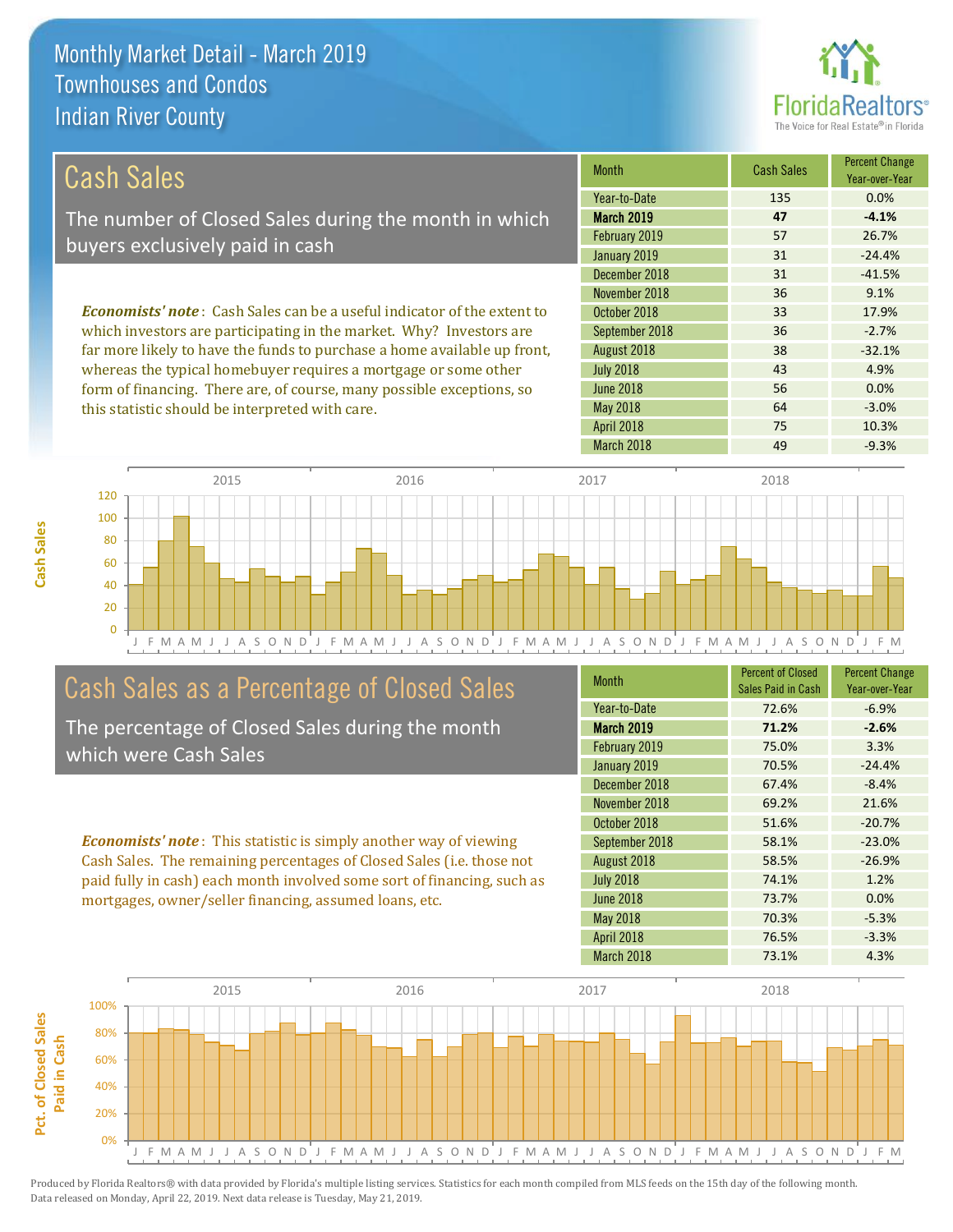

#### *Economists' note* : Median Sale Price is our preferred summary statistic for price activity because, unlike Average Sale Price, Median Sale Price is not sensitive to high sale prices for small numbers of homes that may not be characteristic of the market area. Keep in mind that median price trends over time are not always solely caused by changes in the general value of local real estate. Median sale price only reflects the values of the homes that *sold* each month, and the mix of the types of homes that sell can change over time. March 2018 **\$130,000 0.0%** May 2018 **\$140,000** -3.4% April 2018 **\$172,000** -5.9% July 2018 **\$146,500** \$146,500 June 2018 **\$168,000** 22.6% \$152,500 10.1% November 2018 **\$166,000** 21.2% August 2018 **\$152,000** 19.0% February 2019 <br>  $$143,750$  10.6% January 2019 **\$143,500** \$143,500 12.5% October 2018 **\$158,000** 12.9% September 2018 **\$142,250** 9.4% December 2018 Month Median Sale Price Percent Change Year-over-Year March 2019 **\$175,000 34.6%** Year-to-Date \$156,950 20.7% 2015 2016 2017 2018 Median Sale Price The median sale price reported for the month (i.e. 50% of sales were above and 50% of sales were below)



## Average Sale Price

The average sale price reported for the month (i.e. total sales in dollars divided by the number of sales)

*Economists' note* : Usually, we prefer Median Sale Price over Average Sale Price as a summary statistic for home prices. However, Average Sale Price does have its uses—particularly when it is analyzed alongside the Median Sale Price. For one, the relative difference between the two statistics can provide some insight into the market for higher-end homes in an area.

| Month             | <b>Average Sale Price</b> | <b>Percent Change</b><br>Year-over-Year |
|-------------------|---------------------------|-----------------------------------------|
| Year-to-Date      | \$277,132                 | 25.4%                                   |
| <b>March 2019</b> | \$309,866                 | 64.1%                                   |
| February 2019     | \$217,632                 | $-9.8%$                                 |
| January 2019      | \$330,802                 | 36.9%                                   |
| December 2018     | \$220,007                 | 17.5%                                   |
| November 2018     | \$334,248                 | 57.8%                                   |
| October 2018      | \$290,472                 | 35.1%                                   |
| September 2018    | \$208,052                 | $-26.8%$                                |
| August 2018       | \$233,925                 | 6.4%                                    |
| <b>July 2018</b>  | \$220,949                 | 23.7%                                   |
| <b>June 2018</b>  | \$269,971                 | 9.5%                                    |
| <b>May 2018</b>   | \$206,948                 | $-15.5%$                                |
| <b>April 2018</b> | \$375,618                 | 24.3%                                   |
| March 2018        | \$188,865                 | $-45.4%$                                |

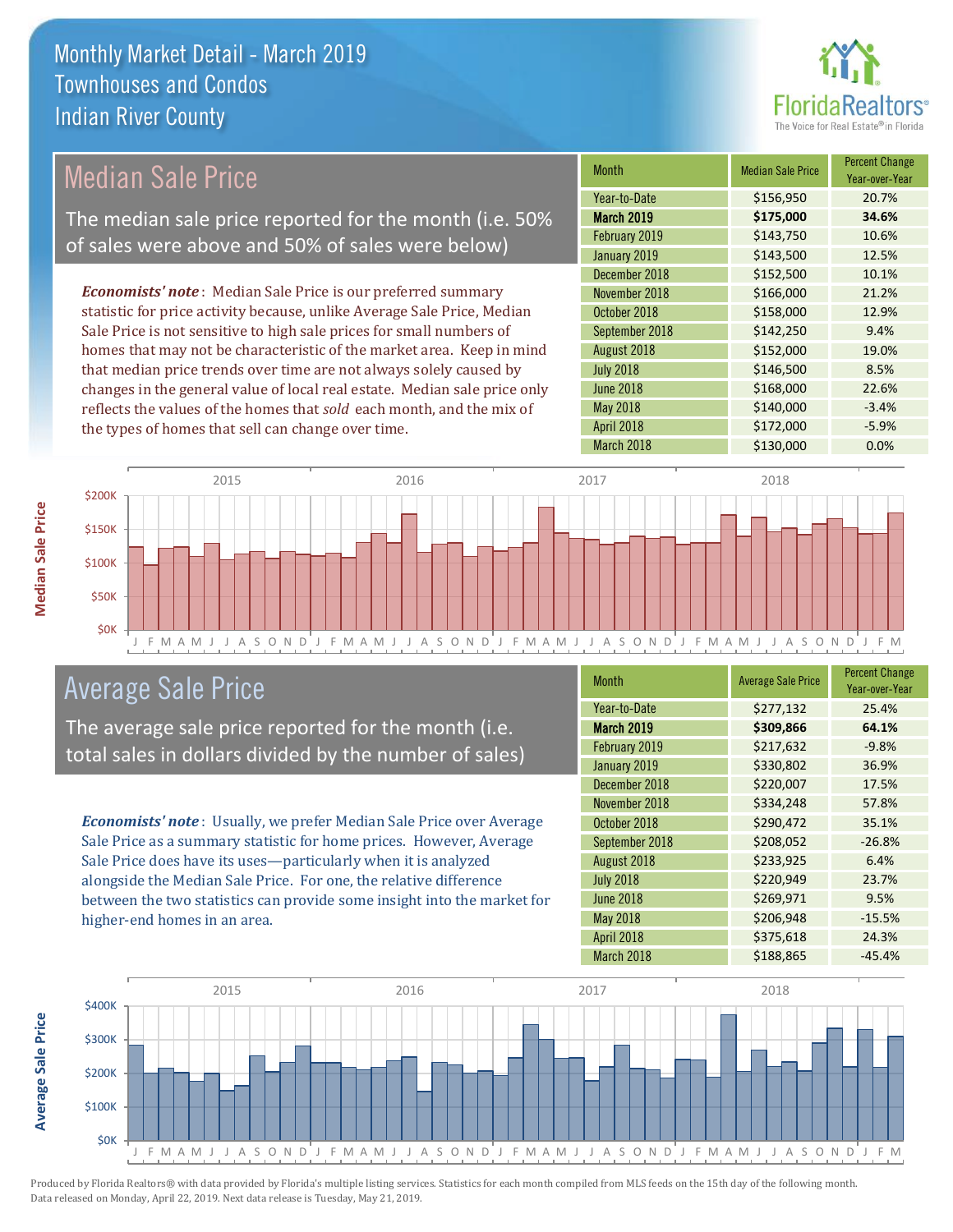

## ollar Volume

The sum of the sale prices for all sales which closed during the month

*Economists' note* : Dollar Volume is simply the sum of all sale prices in a given time period, and can quickly be calculated by multiplying Closed Sales by Average Sale Price. It is a strong indicator of the health of the real estate industry in a market, and is of particular interest to real estate professionals, investors, analysts, and government agencies. Potential home sellers and home buyers, on the other hand, will likely be better served by paying attention to trends in the two components of Dollar Volume (i.e. sales and prices) individually.

| Month             | Dollar Volume  | <b>Percent Change</b><br>Year-over-Year |
|-------------------|----------------|-----------------------------------------|
| Year-to-Date      | \$51.5 Million | 34.8%                                   |
| <b>March 2019</b> | \$20.5 Million | 61.6%                                   |
| February 2019     | \$16.5 Million | 10.6%                                   |
| January 2019      | \$14.6 Million | 36.9%                                   |
| December 2018     | \$10.1 Million | $-24.9%$                                |
| November 2018     | \$17.4 Million | 41.5%                                   |
| October 2018      | \$18.6 Million | 101.1%                                  |
| September 2018    | \$12.9 Million | $-7.4%$                                 |
| August 2018       | \$15.2 Million | $-1.2%$                                 |
| <b>July 2018</b>  | \$12.8 Million | 28.1%                                   |
| <b>June 2018</b>  | \$20.5 Million | 9.5%                                    |
| May 2018          | \$18.8 Million | $-13.6%$                                |
| <b>April 2018</b> | \$36.8 Million | 41.6%                                   |
| March 2018        | \$12.7 Million | $-52.5%$                                |



## Median Percent of Original List Price Received

The median of the sale price (as a percentage of the original list price) across all properties selling during the month

*Economists' note* : The Median Percent of Original List Price Received is useful as an indicator of market recovery, since it typically rises as buyers realize that the market may be moving away from them and they need to match the selling price (or better it) in order to get a contract on the house. This is usually the last measure to indicate a market has shifted from down to up, so it is what we would call a *lagging* indicator.

| <b>Month</b>      | Med. Pct. of Orig.<br><b>List Price Received</b> | <b>Percent Change</b><br>Year-over-Year |
|-------------------|--------------------------------------------------|-----------------------------------------|
| Year-to-Date      | 93.9%                                            | $-1.3%$                                 |
| <b>March 2019</b> | 93.2%                                            | $-1.9%$                                 |
| February 2019     | 93.9%                                            | 0.0%                                    |
| January 2019      | 94.9%                                            | $-0.3%$                                 |
| December 2018     | 93.1%                                            | $-2.9%$                                 |
| November 2018     | 94.4%                                            | $-0.2%$                                 |
| October 2018      | 94.3%                                            | $-0.9%$                                 |
| September 2018    | 93.8%                                            | 1.6%                                    |
| August 2018       | 94.5%                                            | $-0.3%$                                 |
| <b>July 2018</b>  | 93.7%                                            | $-1.4%$                                 |
| <b>June 2018</b>  | 93.4%                                            | 0.6%                                    |
| <b>May 2018</b>   | 95.4%                                            | 1.9%                                    |
| April 2018        | 95.7%                                            | 2.1%                                    |
| March 2018        | 95.0%                                            | 0.8%                                    |

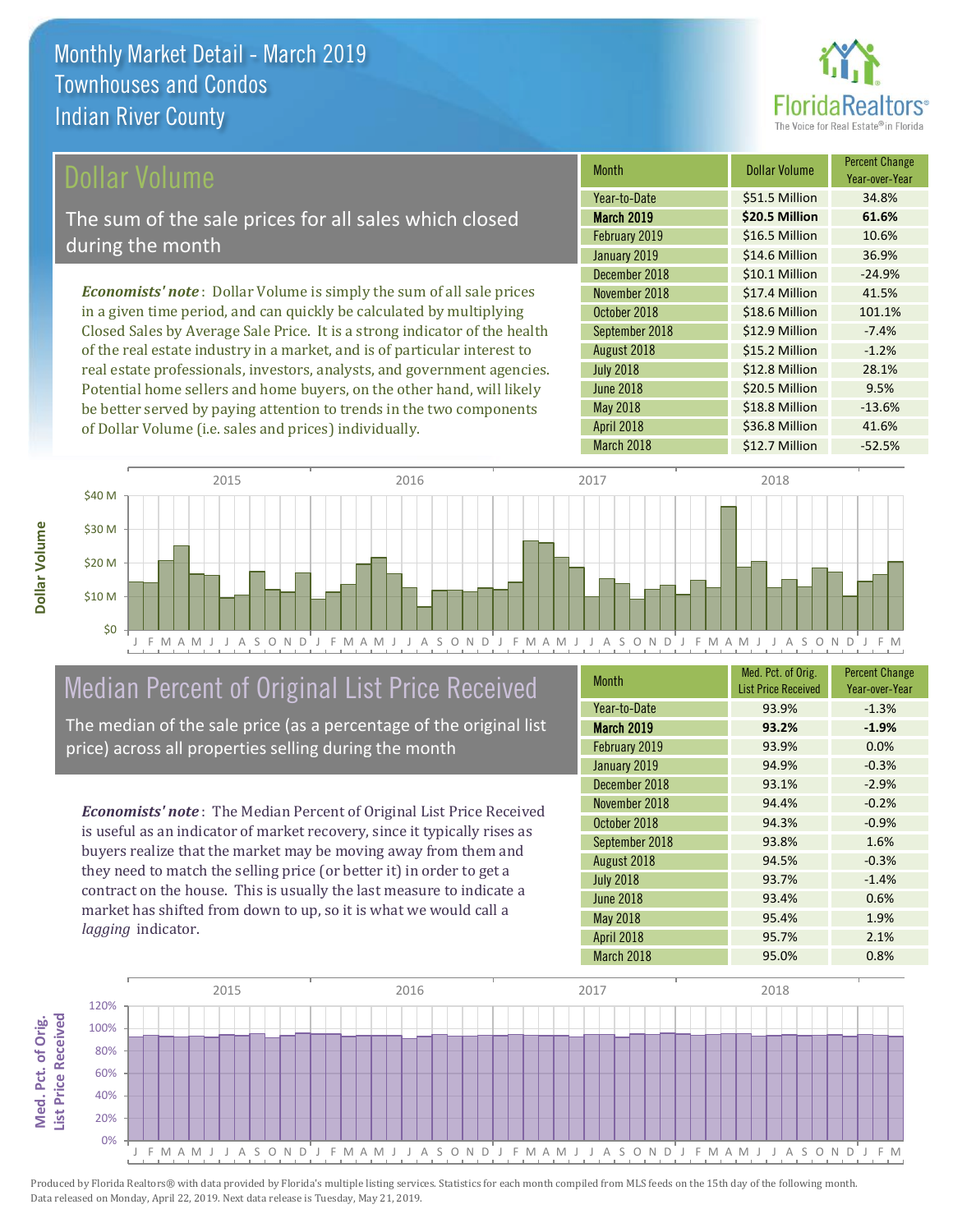

## Median Time to Contract

The median number of days between the listing date and contract date for all Closed Sales during the month

*Economists' note* : Like Time to Sale, Time to Contract is a measure of the length of the home selling process calculated for sales which closed during the month. The difference is that Time to Contract measures the number of days between the initial listing of a property and the signing of the contract which eventually led to the closing of the sale. When the gap between Median Time to Contract and Median Time to Sale grows, it is usually a sign of longer closing times and/or declining numbers of cash sales.

| <b>Month</b>      | <b>Median Time to</b><br>Contract | <b>Percent Change</b><br>Year-over-Year |
|-------------------|-----------------------------------|-----------------------------------------|
| Year-to-Date      | 67 Days                           | 45.7%                                   |
| <b>March 2019</b> | 67 Days                           | 63.4%                                   |
| February 2019     | 79 Days                           | 79.5%                                   |
| January 2019      | 58 Days                           | 7.4%                                    |
| December 2018     | 52 Days                           | 13.0%                                   |
| November 2018     | 68 Days                           | $-15.0%$                                |
| October 2018      | 93 Days                           | 102.2%                                  |
| September 2018    | 41 Days                           | $-48.8%$                                |
| August 2018       | 60 Days                           | 50.0%                                   |
| <b>July 2018</b>  | 86 Days                           | 87.0%                                   |
| <b>June 2018</b>  | 38 Days                           | $-28.3%$                                |
| <b>May 2018</b>   | 38 Days                           | $-26.9%$                                |
| April 2018        | 37 Days                           | $-49.3%$                                |
| March 2018        | 41 Days                           | $-18.0%$                                |



## Median Time to Sale

**Median Time to** 

**Median Time to** 

The median number of days between the listing date and closing date for all Closed Sales during the month

*Economists' note* : Time to Sale is a measure of the length of the home selling process, calculated as the number of days between the initial listing of a property and the closing of the sale. *Median* Time to Sale is the amount of time the "middle" property selling this month was on the market. That is, 50% of homes selling this month took *less* time to sell, and 50% of homes took *more* time to sell. Median Time to Sale gives a more accurate picture than Average Time to Sale, which can be skewed upward by small numbers of properties taking an abnormally long time to sell.

| <b>Month</b>      | <b>Median Time to Sale</b> | <b>Percent Change</b><br>Year-over-Year |
|-------------------|----------------------------|-----------------------------------------|
| Year-to-Date      | 100 Days                   | 25.0%                                   |
| March 2019        | 101 Days                   | 31.2%                                   |
| February 2019     | 101 Days                   | 27.8%                                   |
| January 2019      | 95 Days                    | 0.0%                                    |
| December 2018     | 89 Days                    | 9.9%                                    |
| November 2018     | 115 Days                   | 1.8%                                    |
| October 2018      | 128 Days                   | 25.5%                                   |
| September 2018    | 81 Days                    | $-32.5%$                                |
| August 2018       | 108 Days                   | 31.7%                                   |
| <b>July 2018</b>  | 122 Days                   | 5.2%                                    |
| <b>June 2018</b>  | 81 Days                    | $-22.1%$                                |
| <b>May 2018</b>   | 82 Days                    | $-10.9%$                                |
| <b>April 2018</b> | 79 Days                    | $-24.0%$                                |
| March 2018        | 77 Days                    | $-16.3%$                                |

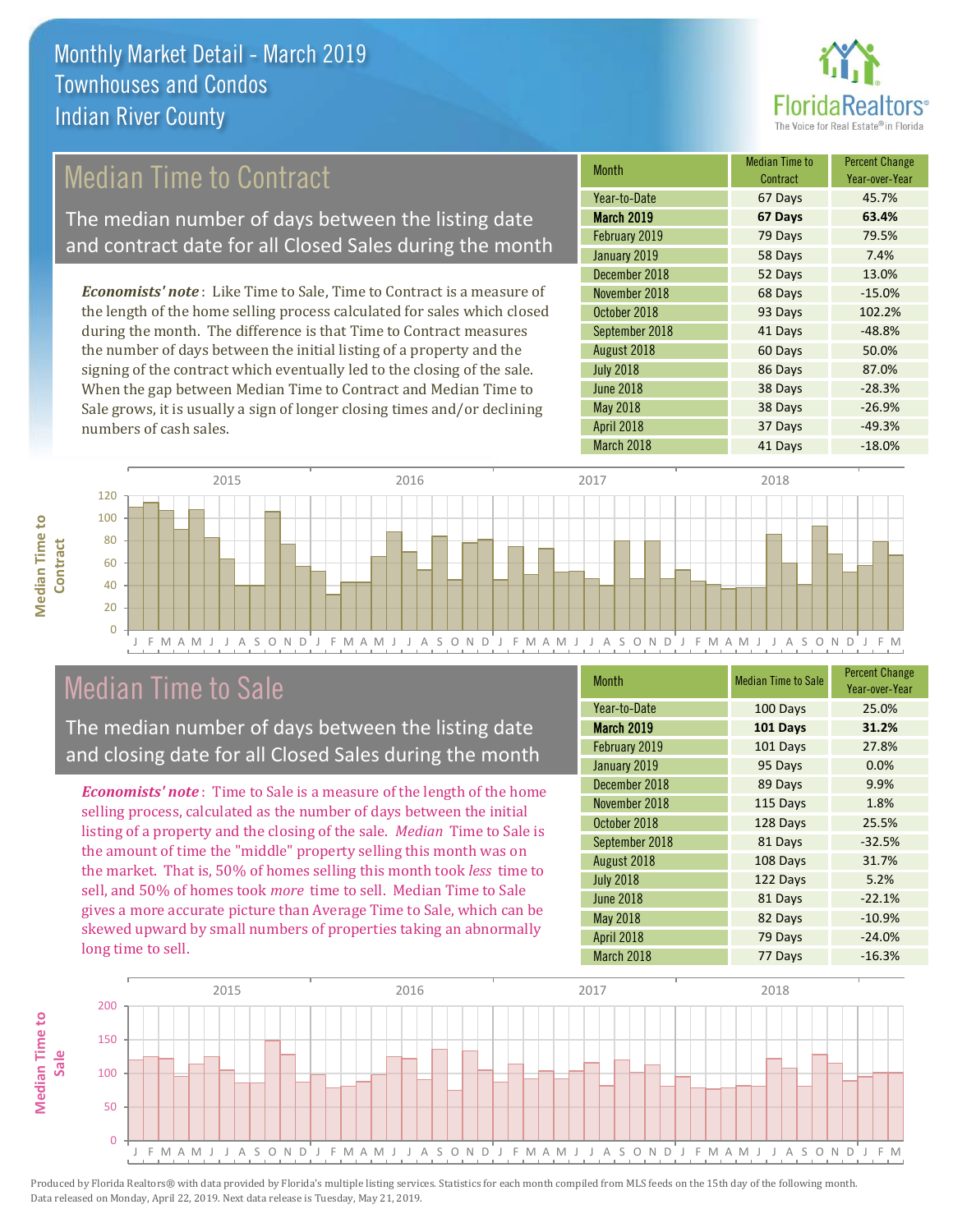

| <b>New Pending Sales</b>                                                       | <b>Month</b>      | <b>New Pending Sales</b> | <b>Percent Change</b><br>Year-over-Year |
|--------------------------------------------------------------------------------|-------------------|--------------------------|-----------------------------------------|
|                                                                                | Year-to-Date      | 259                      | $-5.8%$                                 |
| The number of listed properties that went under                                | <b>March 2019</b> | 96                       | $-6.8%$                                 |
| contract during the month                                                      | February 2019     | 78                       | $-12.4%$                                |
|                                                                                | January 2019      | 85                       | 2.4%                                    |
|                                                                                | December 2018     | 48                       | 2.1%                                    |
| <b>Economists' note</b> : Because of the typical length of time it takes for a | November 2018     | 58                       | $-17.1%$                                |
| sale to close, economists consider Pending Sales to be a decent                | October 2018      | 45                       | $-16.7%$                                |
| indicator of potential future Closed Sales. It is important to bear in         | September 2018    | 49                       | 40.0%                                   |
| mind, however, that not all Pending Sales will be closed successfully.         | August 2018       | 80                       | 19.4%                                   |
| So, the effectiveness of Pending Sales as a future indicator of Closed         | <b>July 2018</b>  | 59                       | $-11.9%$                                |
| Sales is susceptible to changes in market conditions such as the               | June 2018         | 67                       | $-2.9%$                                 |



## New Listings

distressed properties for sale.

The number of properties put onto the market during the month

availability of financing for homebuyers and the inventory of

*Economists' note* : New Listings tend to rise in delayed response to increasing prices, so they are often seen as a lagging indicator of market health. As prices rise, potential sellers raise their estimations of value—and in the most recent cycle, rising prices have freed up many potential sellers who were previously underwater on their mortgages. Note that in our calculations, we take care to not include properties that were recently taken off the market and quickly relisted, since these are not really *new* listings.

| <b>Month</b>     | <b>New Listings</b> | <b>Percent Change</b><br>Year-over-Year |
|------------------|---------------------|-----------------------------------------|
| Year-to-Date     | 417                 | 4.8%                                    |
| March 2019       | 137                 | 7.0%                                    |
| February 2019    | 125                 | $-13.2%$                                |
| January 2019     | 155                 | 23.0%                                   |
| December 2018    | 73                  | 7.4%                                    |
| November 2018    | 110                 | 39.2%                                   |
| October 2018     | 103                 | 9.6%                                    |
| September 2018   | 71                  | 54.3%                                   |
| August 2018      | 104                 | 46.5%                                   |
| <b>July 2018</b> | 65                  | 16.1%                                   |
| <b>June 2018</b> | 70                  | $-16.7%$                                |
| <b>May 2018</b>  | 75                  | $-15.7%$                                |
| April 2018       | 117                 | 28.6%                                   |
| March 2018       | 128                 | 33.3%                                   |

May 2018 79 79 17.9% April 2018 **93** 12.0%



Produced by Florida Realtors® with data provided by Florida's multiple listing services. Statistics for each month compiled from MLS feeds on the 15th day of the following month. Data released on Monday, April 22, 2019. Next data release is Tuesday, May 21, 2019.

**New Listings**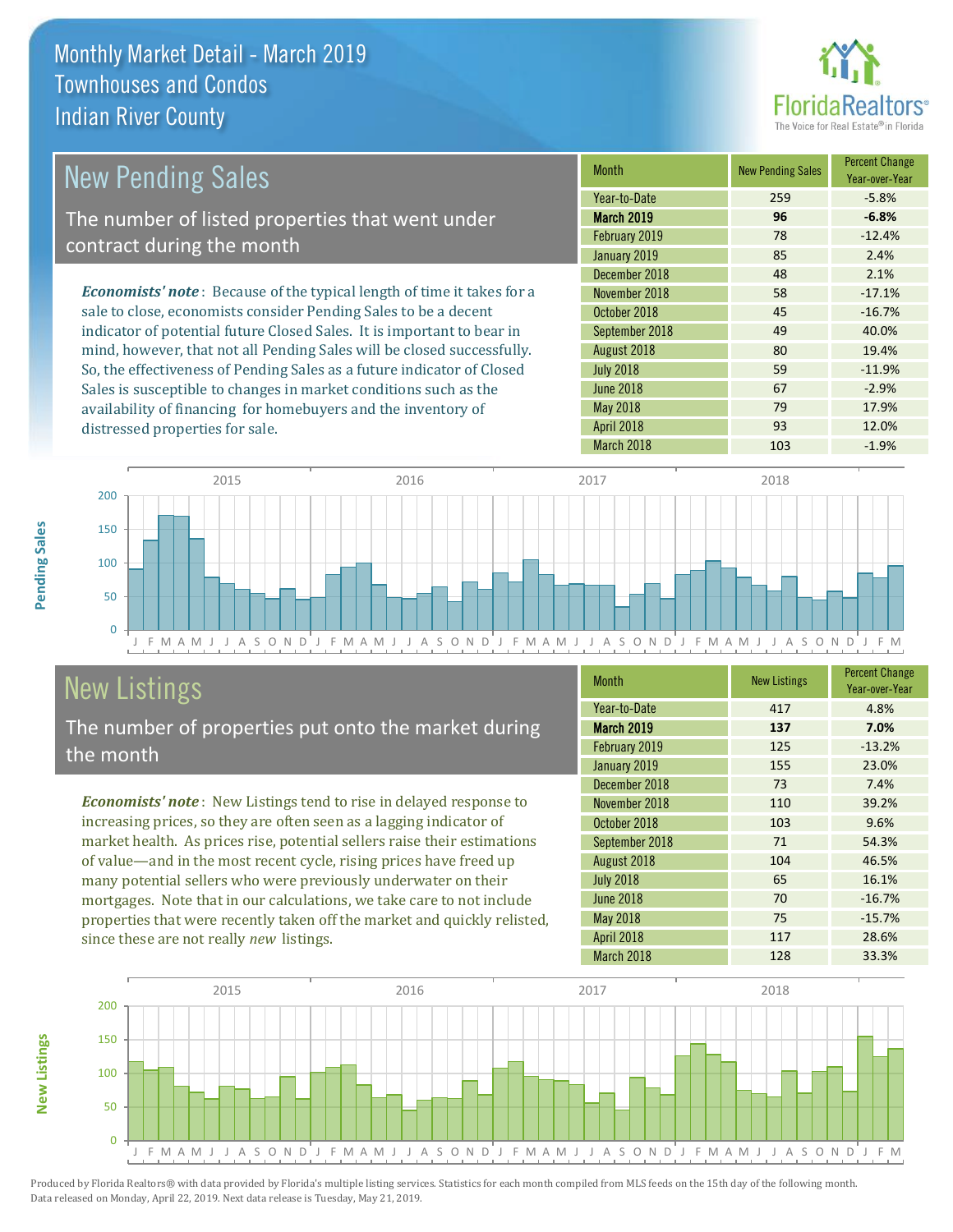

# *Economists' note* : There are a number of ways to define and calculate Inventory (Active Listings) The number of property listings active at the end of the month

Inventory. Our method is to simply count the number of active listings on the last day of the month, and hold this number to compare with the same month the following year. Inventory rises when New Listings are outpacing the number of listings that go off-market (regardless of whether they actually sell). Likewise, it falls when New Listings aren't keeping up with the rate at which homes are going off-market.

| <b>Month</b>             | Inventory | <b>Percent Change</b><br>Year-over-Year |
|--------------------------|-----------|-----------------------------------------|
| <b>YTD (Monthly Avg)</b> | 523       | 30.1%                                   |
| <b>March 2019</b>        | 530       | 27.7%                                   |
| February 2019            | 537       | 27.6%                                   |
| January 2019             | 501       | 35.8%                                   |
| December 2018            | 443       | 35.9%                                   |
| November 2018            | 453       | 44.7%                                   |
| October 2018             | 418       | 20.5%                                   |
| September 2018           | 365       | 15.9%                                   |
| August 2018              | 367       | 16.9%                                   |
| <b>July 2018</b>         | 351       | 7.7%                                    |
| <b>June 2018</b>         | 360       | 0.6%                                    |
| <b>May 2018</b>          | 407       | 11.2%                                   |
| April 2018               | 423       | 19.8%                                   |
| March 2018               | 415       | 15.9%                                   |



## Months Supply of Inventory

An estimate of the number of months it will take to deplete the current Inventory given recent sales rates

*Economists' note* : MSI is a useful indicator of market conditions. The benchmark for a balanced market (favoring neither buyer nor seller) is 5.5 months of inventory. Anything higher is traditionally a buyers' market, and anything lower is a sellers' market. There is no single accepted way of calculating MSI. A common method is to divide current Inventory by the most recent month's Closed Sales count, but this count is a usually poor predictor of future Closed Sales due to seasonal cycles. To eliminate seasonal effects, we use the 12-month average of monthly Closed Sales instead.

| <b>Month</b>             | <b>Months Supply</b> | <b>Percent Change</b><br>Year-over-Year |
|--------------------------|----------------------|-----------------------------------------|
| <b>YTD (Monthly Avg)</b> | 7.9                  | 27.4%                                   |
| <b>March 2019</b>        | 8.0                  | 23.1%                                   |
| February 2019            | 8.1                  | 24.6%                                   |
| January 2019             | 7.7                  | 35.1%                                   |
| December 2018            | 6.8                  | 38.8%                                   |
| November 2018            | 6.7                  | 39.6%                                   |
| October 2018             | 6.1                  | 15.1%                                   |
| September 2018           | 5.5                  | 14.6%                                   |
| August 2018              | 5.6                  | 19.1%                                   |
| <b>July 2018</b>         | 5.3                  | 3.9%                                    |
| <b>June 2018</b>         | 5.5                  | $-1.8%$                                 |
| May 2018                 | 6.2                  | 8.8%                                    |
| <b>April 2018</b>        | 6.5                  | 18.2%                                   |
| March 2018               | 6.5                  | 18.2%                                   |

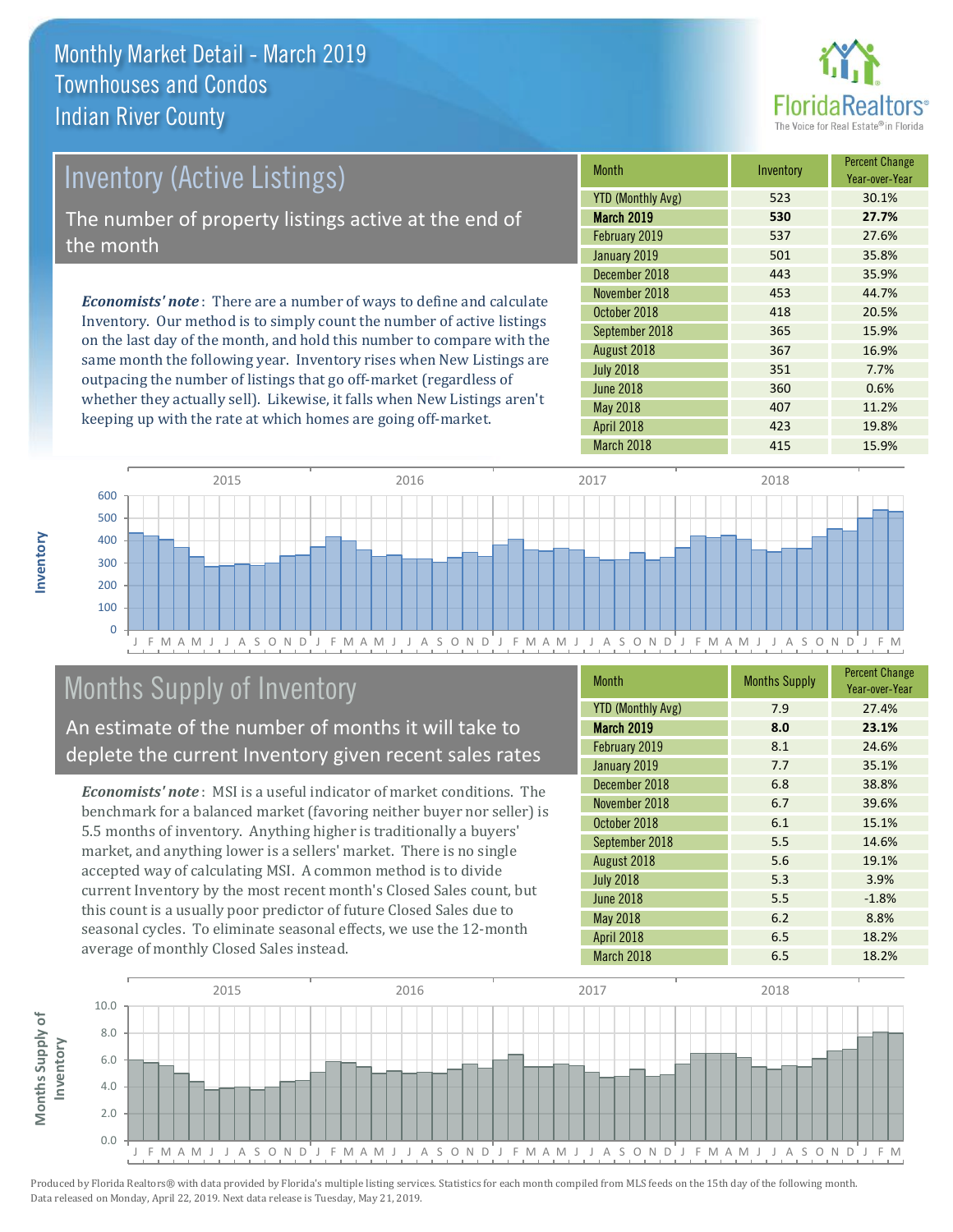

## Closed Sales by Sale Price The number of sales transactions which closed during the month

*Economists' note:* Closed Sales are one of the simplest—yet most important—indicators for the residential real estate market. When comparing Closed Sales across markets of different sizes, we recommend comparing the percent changes in sales rather than the number of sales. Closed Sales (and many other market metrics) are affected by seasonal cycles, so actual trends are more accurately represented by year-over-year changes (i.e. comparing a month's sales to the amount of sales in the same month in the previous year), rather than changes from one month to the next.

| <b>Sale Price</b>     | <b>Closed Sales</b> | <b>Percent Change</b><br>Year-over-Year |
|-----------------------|---------------------|-----------------------------------------|
| Less than \$50,000    | $\Omega$            | N/A                                     |
| $$50,000 - $99,999$   | 13                  | $-40.9%$                                |
| $$100,000 - $149,999$ | 16                  | 0.0%                                    |
| $$150,000 - $199,999$ | 11                  | 83.3%                                   |
| \$200,000 - \$249,999 | 5                   | $-37.5%$                                |
| \$250,000 - \$299,999 | $\overline{4}$      | $-33.3%$                                |
| \$300,000 - \$399,999 | 5                   | 150.0%                                  |
| \$400,000 - \$599,999 | 6                   | 20.0%                                   |
| \$600,000 - \$999,999 | $\overline{2}$      | 0.0%                                    |
| \$1,000,000 or more   | 4                   | N/A                                     |



## Median Time to Contract by Sale Price The median number of days between the listing date and contract date for all Closed Sales during the month

*Economists' note* : Like Time to Sale, Time to Contract is a measure of the length of the home selling process calculated for sales which closed during the month. The difference is that Time to Contract measures the number of days between the initial listing of a property and the signing of the contract which eventually led to the closing of the sale. When the gap between Median Time to Contract and Median Time to Sale grows, it is usually a sign of longer closing times and/or declining numbers of cash sales.

| <b>Sale Price</b>     | Median Time to<br>Contract | <b>Percent Change</b><br>Year-over-Year |
|-----------------------|----------------------------|-----------------------------------------|
| Less than \$50,000    | (No Sales)                 | N/A                                     |
| $$50,000 - $99,999$   | 24 Days                    | 33.3%                                   |
| $$100,000 - $149,999$ | 39 Days                    | 116.7%                                  |
| \$150,000 - \$199,999 | 97 Days                    | 155.3%                                  |
| \$200,000 - \$249,999 | 135 Days                   | $-7.5%$                                 |
| \$250,000 - \$299,999 | 217 Days                   | 538.2%                                  |
| \$300,000 - \$399,999 | 46 Days                    | $-11.5%$                                |
| \$400,000 - \$599,999 | 33 Days                    | $-93.1%$                                |
| \$600,000 - \$999,999 | 90 Days                    | 47.5%                                   |
| \$1,000,000 or more   | 229 Days                   | N/A                                     |



Produced by Florida Realtors® with data provided by Florida's multiple listing services. Statistics for each month compiled from MLS feeds on the 15th day of the following month. Data released on Monday, April 22, 2019. Next data release is Tuesday, May 21, 2019.

**Median Time to Contract**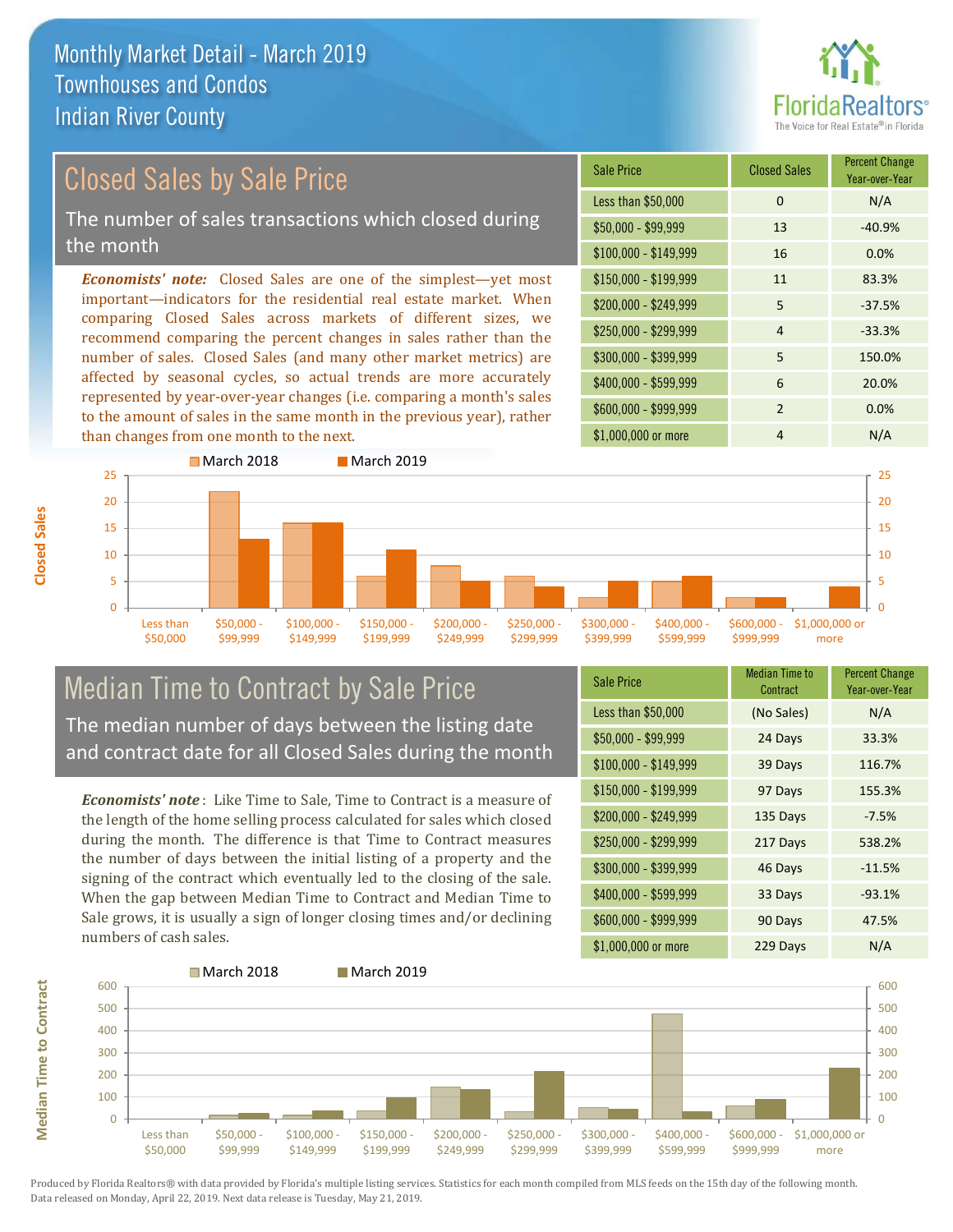

# New Listings by Initial Listing Price

The number of properties put onto the market during the month

*Economists' note:* New Listings tend to rise in delayed response to increasing prices, so they are often seen as a lagging indicator of market health. As prices rise, potential sellers raise their estimations of value—and in the most recent cycle, rising prices have freed up many potential sellers who were previously underwater on their mortgages. Note that in our calculations, we take care to not include properties that were recently taken off the market and quickly relisted, since these are not really *new* listings.





## Inventory by Current Listing Price The number of property listings active at the end of the month

*Economists' note* : There are a number of ways to define and calculate Inventory. Our method is to simply count the number of active listings on the last day of the month, and hold this number to compare with the same month the following year. Inventory rises when New Listings are outpacing the number of listings that go off-market (regardless of whether they actually sell). Likewise, it falls when New Listings aren't keeping up with the rate at which homes are going off-market.

| <b>Current Listing Price</b> | Inventory | <b>Percent Change</b><br>Year-over-Year |
|------------------------------|-----------|-----------------------------------------|
| Less than \$50,000           | $\Omega$  | $-100.0%$                               |
| $$50,000 - $99,999$          | 54        | 22.7%                                   |
| $$100,000 - $149,999$        | 73        | 25.9%                                   |
| $$150,000 - $199,999$        | 58        | 23.4%                                   |
| \$200,000 - \$249,999        | 26        | $-33.3%$                                |
| \$250,000 - \$299,999        | 53        | 23.3%                                   |
| \$300,000 - \$399,999        | 72        | 33.3%                                   |
| \$400,000 - \$599,999        | 72        | 7.5%                                    |
| \$600,000 - \$999,999        | 70        | 118.8%                                  |
| \$1,000,000 or more          | 52        | 73.3%                                   |



**Inventory**

**New Listings**